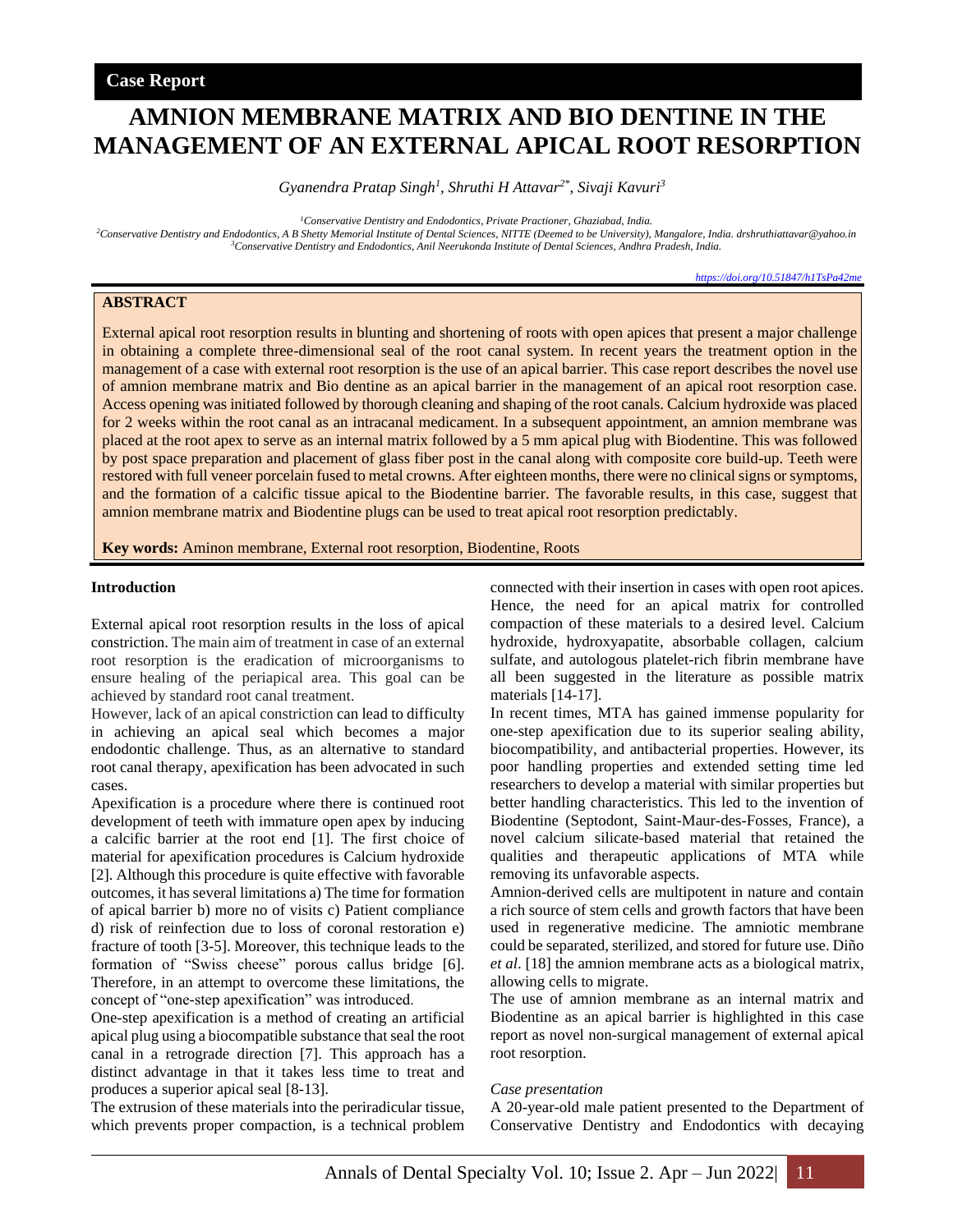upper front teeth as his primary complaint. The patient had been through a traumatic event eight years prior. The patient had no prior medical conditions, medication allergies, or other severe dental issues. Intraoral examination revealed decay involving the cervical (class v) and proximal aspects (class IV) in relation to teeth #11, #12, and #21 **(Figure 1)**. The involved teeth were not tender on palpation and percussion. Periodontal probing was within physiological limits, and the teeth were not movable. With electric pulp testing, no response was generated by the affected teeth (Parkell Electronics Division, Farmingdale, NY, USA). The radiographic examination revealed external apical root resorption in relation to teeth #11 and #12 **(Figures 2a and 2b)**. A diagnosis of pulp necrosis with external apical root resorption was made based on the clinical and radiographic examination. In relation to teeth #11 and #12, the different treatment alternatives were discussed with the patient, and a clinical decision was made to place an apical matrix barrier in the form of an amnion membrane followed by Biodentine apical plug creation. For tooth #21, a standard root canal therapy followed by post and core was planned.



**Figure 1.** Preoperative image showing decay involving the cervical (class v) and proximal aspects (class IV) in relation to teeth #11, #12, and #21



**Figure 2.** a) working length determination of tooth 11,21. b) working length determination of tooth 12

Following the patient's informed permission, the decay was removed with a round carbide bur (MANI INC., Utsunomiya Tochigi, Japan) and the teeth were isolated with rubber dams. An electronic apex locator was used to calculate the working length, which was then validated using radiography **(Figures 2a and 2b)**. The root canal was cleaned and shaped with a #80 K-file (Dentsply Maillefer, Tulsa, OK, USA), and irrigated with a 3 percent sodium hypochlorite solution and saline alternatively.

The canals were dried with sterile paper points before an intracanal medicament of calcium hydroxide (Ultracal XS, Ultradent, South Jordan, USA) was placed. The access cavity was temporized with Cavit G. (3M ESPE, Seefeld, Germany). After 2 weeks, the patient was summoned back and the medication was physically removed with hand Hfiles (Dentsply Maillefer, Tulsa, OK, USA) while rinsing with alternate solutions of 3 percent sodium hypochlorite and 17 percent ethylenediaminetetraacetic acid (Prevest Denpro Ltd., Jammu, India). The canal was then rinsed with saline for the final time. Amnion membrane was injected through the root canal and gently compacted with pre-fitted hand pluggers slightly beyond the apex to achieve a matrix after the canal was dried with sterile paper points.

Mothers who consent to donate their amnion and related tissue during elective cesarean section surgery can acquire amnion allograft by following the Tissue Bank's procurement, processing, and distribution criteria (Tata Memorial Hospital, Mumbai). Various tests specific antibodies testing for HIV, Hepatitis B, and C, and syphilis are performed as safety measures for serological infectious diseases. After the amnion and chorion tissues have been isolated from the material tissue, the amnion is sanitized, dehydrated, and perforated to be employed as a barrier.

With the use of a messing gun, Biodentine, a new dentin alternative, was introduced within the root canal and condensed against the amnion matrix using pre-fitted hand pluggers. A 5 mm plug of Biodentine was obtained, which was confirmed radiographically **(Figure 3a)**. After 15 minutes, a hand plugger was used to confirm the set of biodentine.

In relation to tooth #21, conventional obturation was carried out by lateral compaction of gutta-percha cones used with AH plus resin sealer (Dentsply DeTrey, Konstanz, Germany). System B plugger (Kerr Dental, Orange, CA, USA) was then used to create an apical plug of GP, measuring 6mm in thickness.

Post and core was planned for all the involved teeth. RelyXTM glass fiber post (3M ESPE,Seefeld, Germany) was chosen as this post system doesn't require any pre-treatment of the canal (i.e. etching, priming, and bonding) as well as of the post (i.e. Silanating or roughning), thereby shortening the chairside time. Size 2 post (apical end diameter of 0.80mm and coronal end diameter of 1.60mm) was selected. The post was cemented using RelyXTM Unicem, a self-adhesive universal resin cement that was light-cured for 40 seconds. **(Figure 3b)**. Core was built using direct composite resin (Gradia Direct, GC Corporation, Tokyo, Japan). In the following appointment, a full veneer PFM crown was used to restore the teeth **(Figure 3c)**.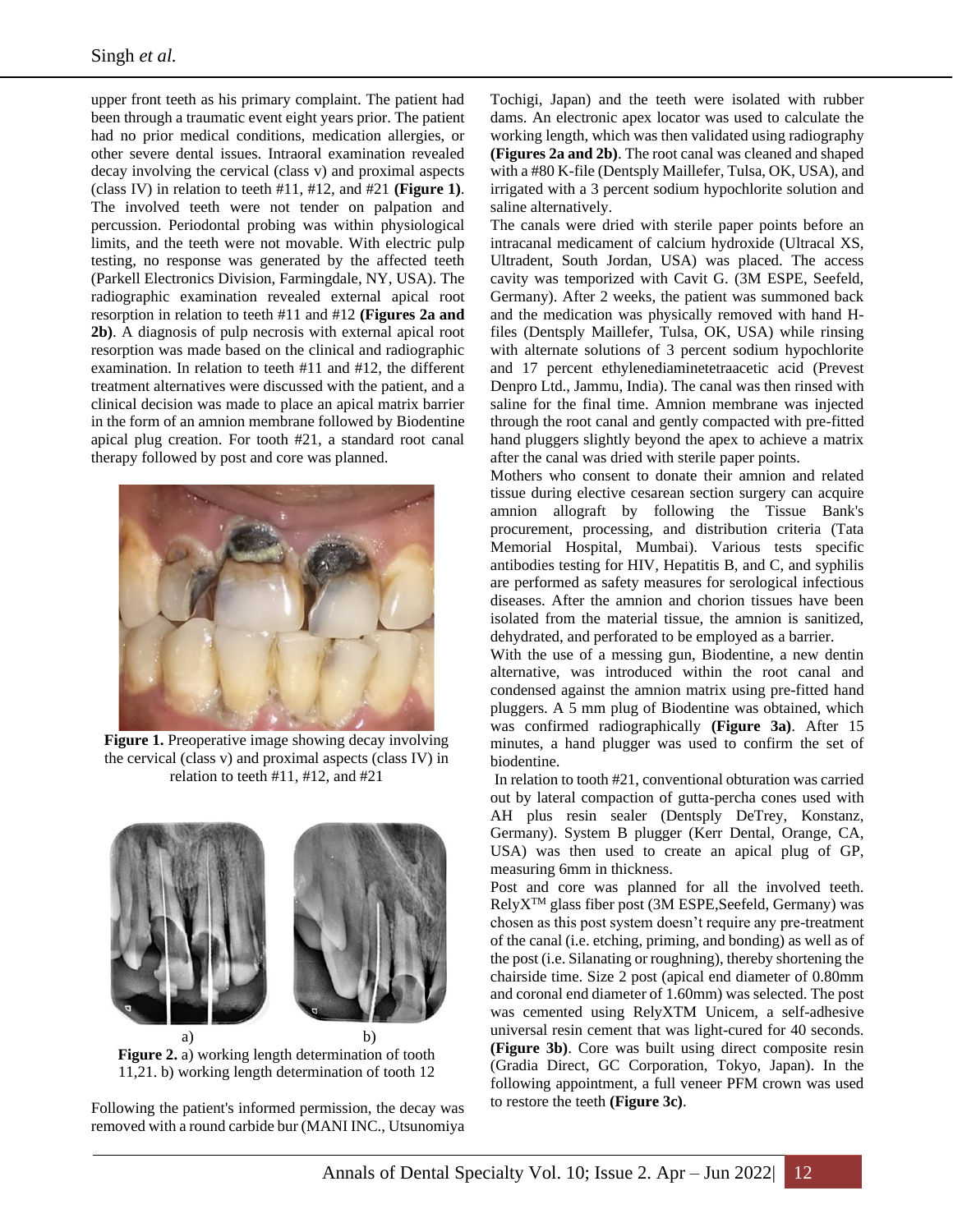In the two year follow up, the biodentine barrier which was placed at the apical portion showed a layer of calcific tissue which enhanced the form function and aesthetics of the tooth. **(Figure 3d)**.



**Figure 3.** a) Radiograph showing a 5mm biodentine plug at the apical portion. b) Radiographic image showing the placement of fiber post. c) Postoperative Image. d) Radiographic image of 2 years follow up which shows the formation of the calcific barrier in the apical end

## **Results and Discussion**

One of the significant limitations of the tooth with open apex is the extrusion of root filling material beyond the apex. The use of an internal apical matrix prevents material from extruding into the periapical tissues and permits periodontal tissues to respond favorably.

In the present case, a novel material, amnion membrane, was used as an internal apical matrix. Although, it has been used extensively in periodontics for guided tissue regeneration and root coverage procedures [19], its application in endodontics has not been documented. Several case reports have documented the use of autologous platelet-rich fibrin as an internal matrix [20-22]. Despite its positive therapeutic outcome, using autologous tissue in cases of resorption has a few downsides. Because autogenous tissue is in short supply, obtaining it increases patient morbidity while also extending the process.

Because amniotic epithelial cells are immunologically inactive, the danger of rejection or immune reaction is reduced [23].

The potential of the amniotic membrane to form a physiologic barrier with the tissue in contact, thereby reducing the bacterial infection. Amnion's capacity to attenuate the host immunologic response via mechanisms such as localized reduction of polymorphonuclear cell migration has been reported in various investigations [24]. It acts as a biological matrix, allowing cells to migrate more easily and providing a plentiful supply of stem cells and growth factors [25].

For one-step apexification procedures, MTA has become the most favored material. MTA, on the other hand, has a long setting time, poor handling properties, low compression resistance, limited flow capacity, weak resistance to washout before setting, the potential for tooth discoloration, and the presence and release of arsenic [26]. Because its mechanical properties are equal to those of natural dentine, Biodentine surpasses MTA. Other sealants are less stable, less soluble, easy to handle, take less time to set, form a tighter seal, and have higher radiopacity [27].

The surgical outcome of the present case was deemed a success clinically and radiographically due to the nonappearance of clinical signs and symptoms and the establishment of a layer of calcific tissue apical to the Biodentine barrier over the 2-year follow-up period.

However, further research is needed, including long-term follow-up on a larger number of teeth using standardized techniques.

### **Conclusion**

The positive clinical outcome, in this case, shows that external apical root resorption cases can be managed predictably using the novel amnion membrane matrix and Biodentine, provided all the safety criteria are followed in the application of this novel biological membrane.

**Acknowledgments:** None

**Conflict of interest:** None

**Financial support:** None

**Ethics statement:** None

## **References**

- 1. American Association of Endodontists. Glossary of endodontic terms, 7th edition, Chicago, 2003.
- 2. Guerrero F, Mendoza A, Ribas D, Aspiazu K. Apexification: A systematic review. J Conserv Dent. 2018;21(5):462-5.
- 3. Nunes L, Coelha B. Calcium hydroxide induces mineralized tissue neoformation: a case report. J Res Dent. 2017;5(6):121-5.
- 4. Guerrero F, Mendoza A, Ribas D, Aspiazu K. Apexification: A systematic review. J Conserv Dent. 2018;21:462-5.
- 5. Kahler SL, Shetty S, Andreasen FM, Kahler B. The Effect of Long-term Dressing with Calcium Hydroxide on the Fracture Susceptibility of Teeth. J Endod. 2018;44(3):464-9.
- 6. Tsai CL, Ke MC, Chen YH, Kuo HK, Yu HJ, Chen CT, et al. Mineral trioxide aggregate affects cell viability